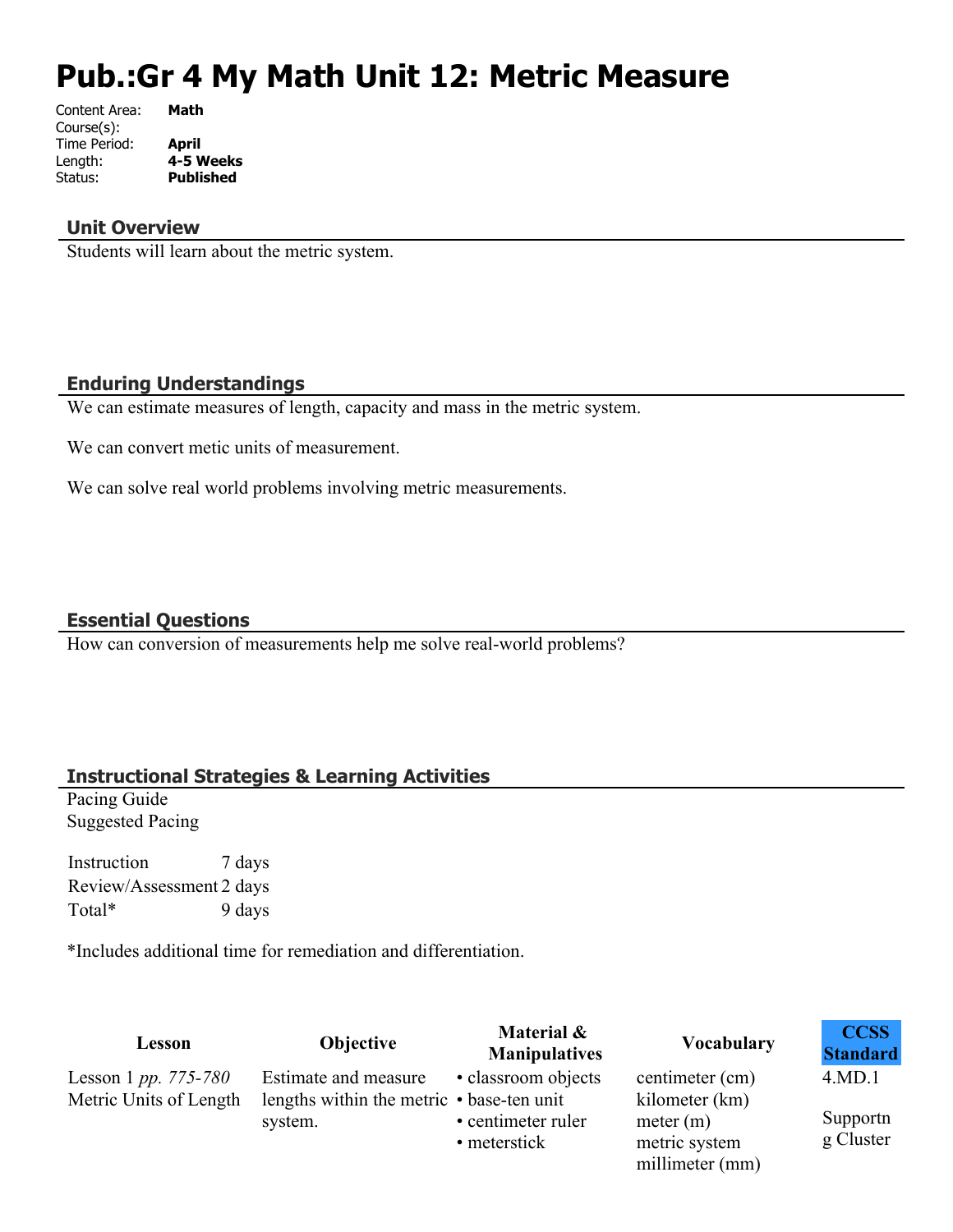| Lesson 2 pp. 781-786                                    | Estimate and measure                         | • food coloring                                             | liter $(L)$              | <b>MP</b><br>2, 3, 5, 8<br>4.MD.1                 |
|---------------------------------------------------------|----------------------------------------------|-------------------------------------------------------------|--------------------------|---------------------------------------------------|
| Metric Units of Capacity metric capacities.             |                                              | • container of water<br>• eyedropper<br>• 1 liter container | milliliter (mL)          | Supportn<br>g Cluster                             |
|                                                         |                                              |                                                             |                          | <b>MP</b><br>1, 2, 3, 4,<br>8<br>4.MD.1           |
| Lesson 3 pp. 787-792<br>Metric Units of Mass            | Estimate and measure<br>mass and learn the   | • packages with labels<br>• objects that have a             | gram(g)<br>kilogram (kg) |                                                   |
|                                                         | difference between<br>weight                 | mass of 1 gram and 1<br>kilogram                            | mass                     | Supportn<br>g Cluster                             |
|                                                         | and mass.                                    |                                                             |                          | <b>MP</b><br>2, 3, 4, 6,<br>8                     |
|                                                         |                                              | <b>Check My Progress</b>                                    |                          |                                                   |
| Lesson 4 pp. 795-800<br>Problem-Solving                 | Make an organized list to<br>solve problems. |                                                             |                          | 4.MD.2                                            |
| Investigation: Make an<br>Organized List                |                                              |                                                             |                          | Supportn<br>g Cluster                             |
| Lesson 5 pp. $801 - 806$<br><b>Convert Metric Units</b> | Convert metric units.                        | • base-ten blocks                                           |                          | <b>MP</b><br>1, 2, 3, 4,<br>5<br>4.MD.1<br>4.MD.2 |
|                                                         |                                              |                                                             |                          | Supportn<br>g Cluster                             |
| Lesson 6 pp. 807-812<br><b>Solve Measurement</b>        | Solve problems<br>involving                  | • construction paper<br>• markers                           |                          | <b>MP</b><br>2, 3, 4, 7<br>4.MD.1<br>4.MD.2       |
| Problems                                                | measurement.                                 |                                                             |                          | Supportn<br>g Cluster                             |
|                                                         |                                              |                                                             |                          | <b>MP</b><br>1, 2, 3, 4,<br>5, 6                  |
|                                                         |                                              | <b>My Review and Reflect</b>                                |                          |                                                   |

# **Integration of 21st Century Themes and Career Exploration**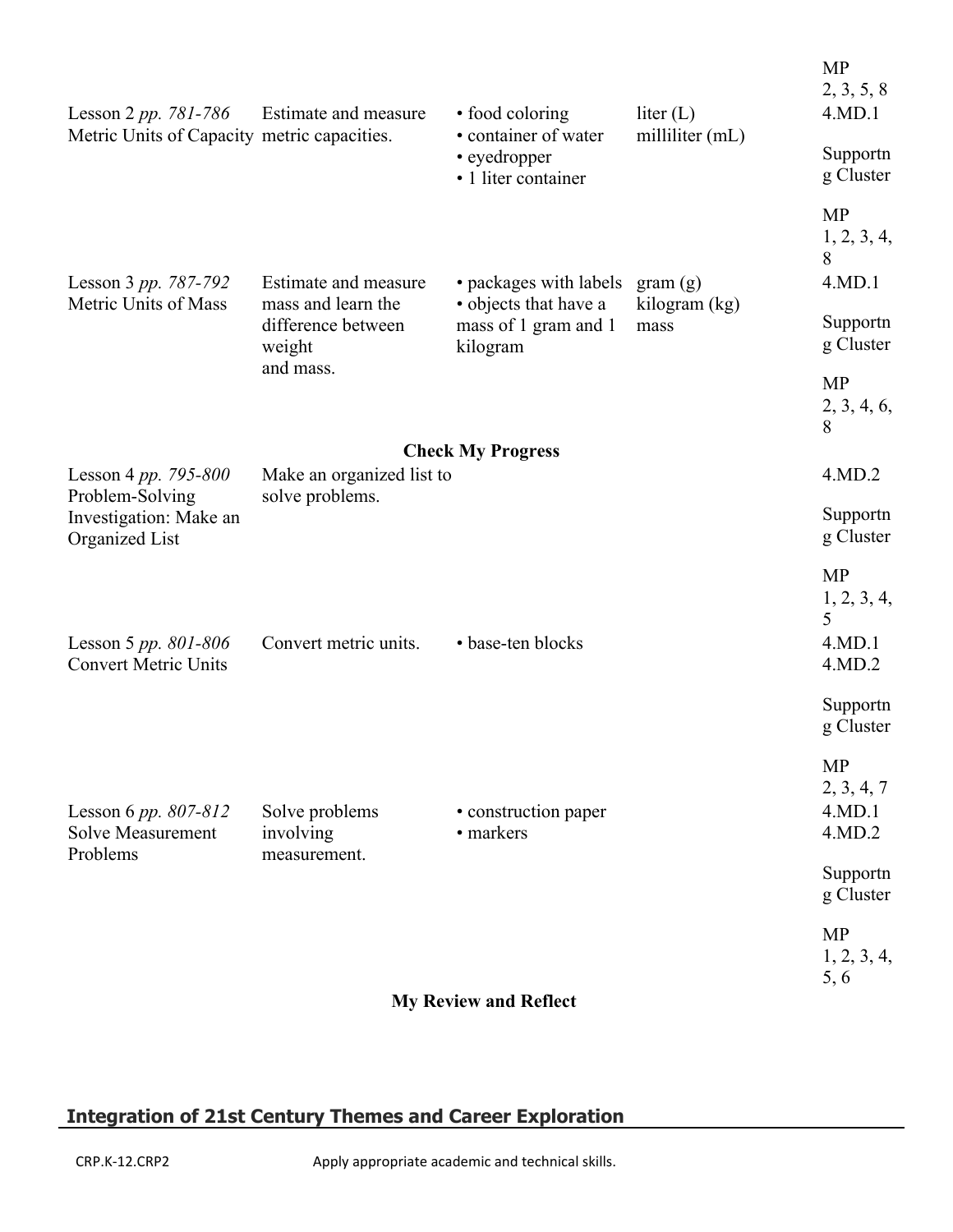| CRP.K-12.CRP4  | Communicate clearly and effectively and with reason.                               |
|----------------|------------------------------------------------------------------------------------|
| CRP.K-12.CRP8  | Utilize critical thinking to make sense of problems and persevere in solving them. |
| CRP.K-12.CRP1  | Act as a responsible and contributing citizen and employee.                        |
| CRP.K-12.CRP12 | Work productively in teams while using cultural global competence.                 |

## **Technology Integration**

- SMARTboard technology
- Google Applications (documents, forms, spreadsheets, presentation)
- Dreambox
- Online textbook

| TECH.8.1.5.A.CS1 | Understand and use technology systems                                                                                      |
|------------------|----------------------------------------------------------------------------------------------------------------------------|
| TECH.8.1.5.A.1   | Select and use the appropriate digital tools and resources to accomplish a variety of tasks<br>including solving problems. |
| TECH.8.1.5.A.CS2 | Select and use applications effectively and productively.                                                                  |

# **Interdisciplinary Connections**

Leveled readers, "Ancient Giants of the Forest".

| LA.RI.4.4 | Determine the meaning of general academic and domain-specific words or phrases in a<br>text relevant to a grade 4 topic or subject area.                                                                                 |
|-----------|--------------------------------------------------------------------------------------------------------------------------------------------------------------------------------------------------------------------------|
| LA.RI.4.1 | Refer to details and examples in a text and make relevant connections when explaining<br>what the text says explicitly and when drawing inferences from the text.                                                        |
| LA.SL.4.1 | Engage effectively in a range of collaborative discussions (one-on-one, in groups, and<br>teacher-led) with diverse partners on grade 4 topics and texts, building on others' ideas<br>and expressing their own clearly. |

## **Differentiation**

-Reteach Master

-Hands-On Activity

-Enrich Master

### **Modifications & Accommodations**

IEP and 504 accommodations will be utilized.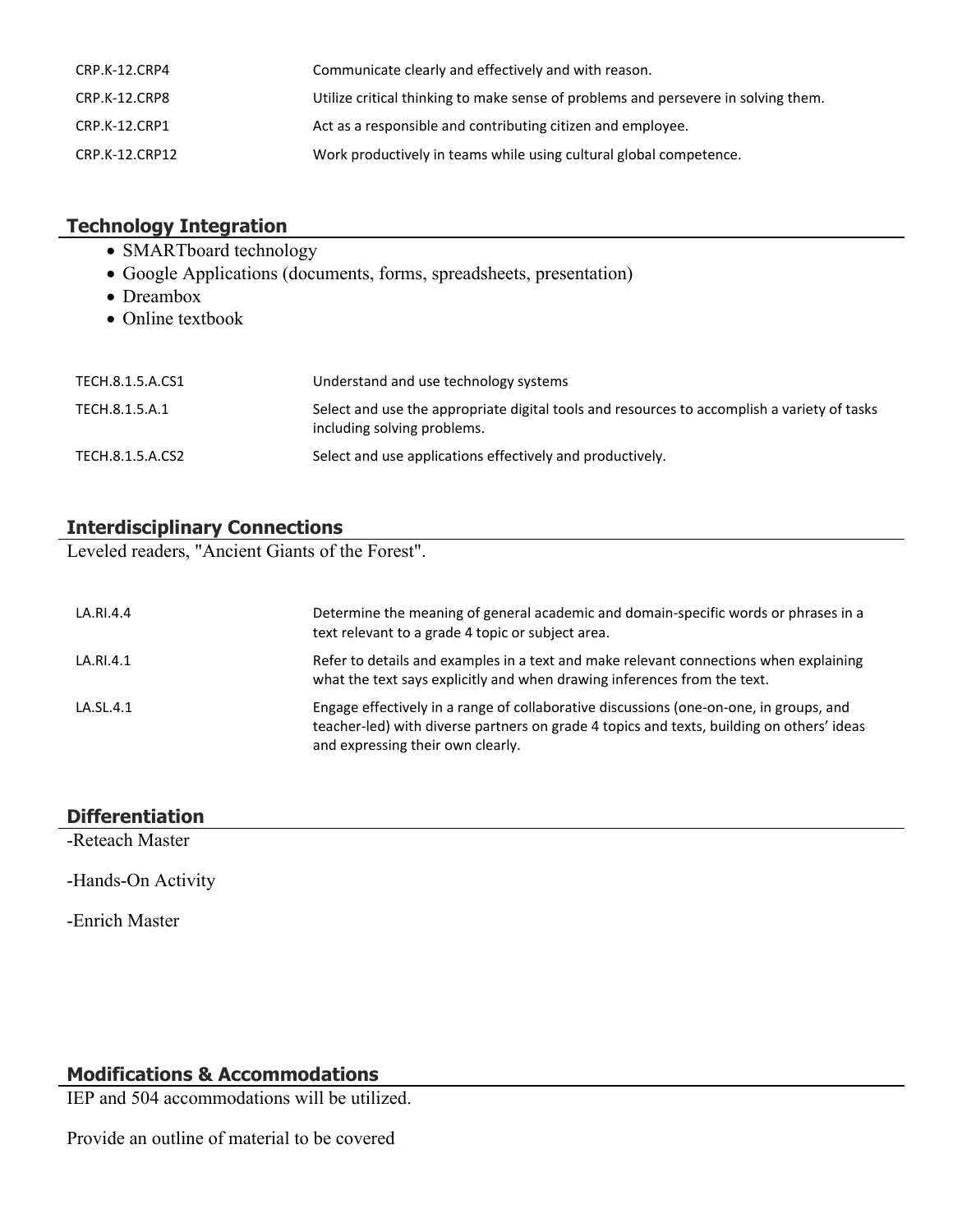-Individualized assignments, e.g., length, number, due date, topic

-Allow student to use technology-online textbook

-Use of graphic organizers

-Use highlighter for key information

-Read directions, passages, and word problems aloud as needed-online presentation

-Use of calculator and matrix for multiplication and division

-Provide textbook in audio format

-Demonstrate directions and procedures/give examples

**Benchmark Assessments**

-AIMS Web

-Diagnostic and EOY Assessements

### **Formative Assessments**

Check My Progress

-My Chapter Review

-Homework Practice

-Independent Practice

#### **Summative Assessments**

Chapter 12 assessment